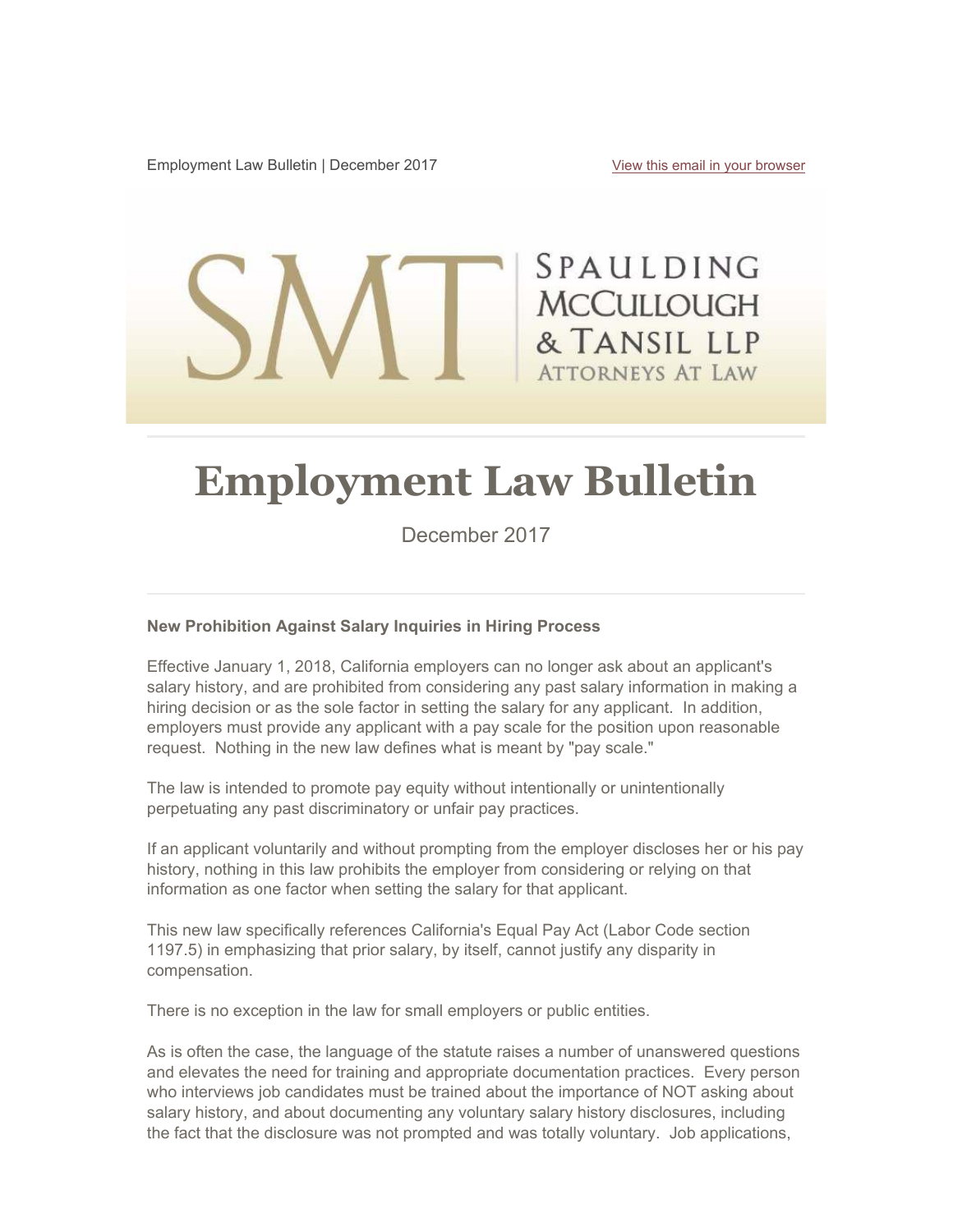postings, advertisements and recruiting materials need to be "scrubbed" to remove any references to prohibited salary history inquiries or pay practices. Employers using outside recruiters must confirm that the recruiter is following this new law, including maintaining appropriate documentation regarding its work with candidates being referred in the course of the recruiting process.

Equally importantly, employers must establish pay scales for any open positions, and make them available to applicants on request. This is an area loaded with risk, as there are no guidelines about what constitutes a pay scale, and the law will likely become effective prior to the issuance of any clarifying regulations.

Please contact one of SMT's employment law attorneys if you have questions or seek guidance on this new law or any other employment issues.

### **New Protections for Undocumented Workers**

California law adds protections for undocumented workers as of January 1, 2018, limiting federal intrusion and requiring employers to notify employees under certain circumstances when federal enforcement officers are seeking entry, inspection of documents or review of I-9s. New federal regulation on verifying eligibility through the I-9 has also changed. Employers must carefully navigate between the two rocky shores of federal immigration law obligations and state law requirements to avoid penalties.

New Under Federal Law: The federal government released a revised on July 17, 2017. Instructions for how to download Form I-9 are available on the Form I-9 page. Employers

were required to start using the revised version as of September  $18<sup>th</sup>$  and must continue following existing storage and retention rules for any previously completed Form I-9s. For further information see: https://www.uscis.gov/i-9.

New California law: California employers have the following new obligations:

1. *Record Inspections:* Employers can no longer simply allow a federal immigration enforcement agent to enter non-public areas of its business to "access, review, or obtain the employer's employee records without a subpoena or judicial warrant." This prohibition does not apply to I-9 Employment Eligibility Verification forms and "other documents" if the federal agency has given the employer a Notice of Inspection. A Notice of Inspection by the federal agency must be served 72 hours before the time of the inspection.

2. *Notice to Employees:* Employers must give notice to employees of any immigration review of employment records within 72 hours of a Notice of Inspection and can use a template form provided by the Labor Commissioner to be created by July 1, 2018.

If asked by a potentially affected employee, the employer must provide the employee with a copy of the Notice of Inspection it receives from the federal government. An "affected employee" is any employee who has been identified as a result of the federal inspection to be "an employee who may lack work authorization," or "an employee whose work authorization documents have been identified by the immigration agency inspection to have deficiencies." The employer must also provide an affected employee notice of the results of the inspection within 72 hours.